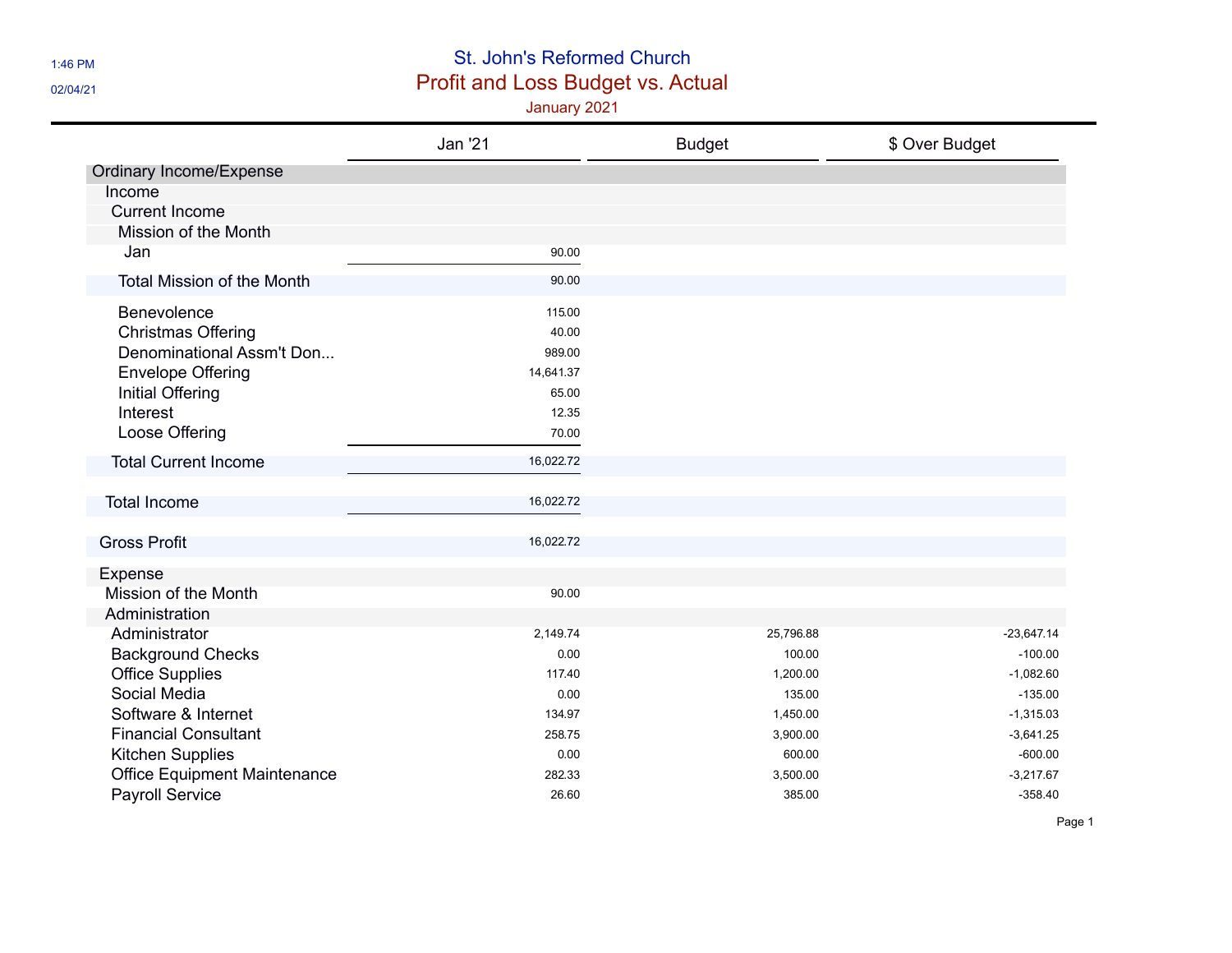## 1:46 PM St. John's Reformed Church 02/04/21 02/04/21

|                                  | <b>Jan '21</b> | <b>Budget</b> | \$ Over Budget |
|----------------------------------|----------------|---------------|----------------|
| <b>Payroll Taxes</b>             |                |               |                |
| <b>FICA</b>                      |                |               |                |
| Medicare                         | 77.96          | 671.68        | $-593.72$      |
| <b>Social Security</b>           | 333.33         | 2,872.03      | $-2,538.70$    |
| <b>Total FICA</b>                | 411.29         | 3,543.71      | $-3,132.42$    |
| Unemployment Insurance           |                |               |                |
| <b>SUTA</b>                      | 129.53         | 354.00        | $-224.47$      |
| Total Unemployment Insura        | 129.53         | 354.00        | $-224.47$      |
| <b>Total Payroll Taxes</b>       | 540.82         | 3,897.71      | $-3,356.89$    |
| Telephone- Church                | 96.33          | 1,170.00      | $-1,073.67$    |
| <b>Treasurer's Supplies</b>      | 0.00           | 850.00        | $-850.00$      |
| Workers Comp. & Disability I     | 1,127.59       | 1,300.00      | $-172.41$      |
| <b>Total Administration</b>      | 4,734.53       | 44,284.59     | $-39,550.06$   |
| <b>Faith and Education</b>       |                |               |                |
| <b>Bibles</b>                    | 0.00           | 50.00         | $-50.00$       |
| <b>Children's Ministries</b>     | 0.00           | 250.00        | $-250.00$      |
| Pastor's Programs                | 0.00           | 500.00        | $-500.00$      |
| <b>Total Faith and Education</b> | 0.00           | 800.00        | $-800.00$      |
| Minister                         |                |               |                |
| <b>Professional Expenses</b>     | 0.00           | 500.00        | $-500.00$      |
| <b>Housing Equity</b>            | 0.00           | 2,500.00      | $-2,500.00$    |
| <b>Travel Reimbursement</b>      | 200.00         | 500.00        | $-300.00$      |
| <b>HSA Contributions</b>         | 0.00           | 7,100.00      | $-7,100.00$    |
| <b>Professional Development</b>  | 0.00           | 1,000.00      | $-1,000.00$    |
| <b>FICA Reimbursement</b>        | 0.00           | 4,500.00      | $-4,500.00$    |
| Ins. Med, Dental, Life, LT       | 0.00           | 25,000.00     | $-25,000.00$   |
| Pension                          | 0.00           | 7,000.00      | $-7,000.00$    |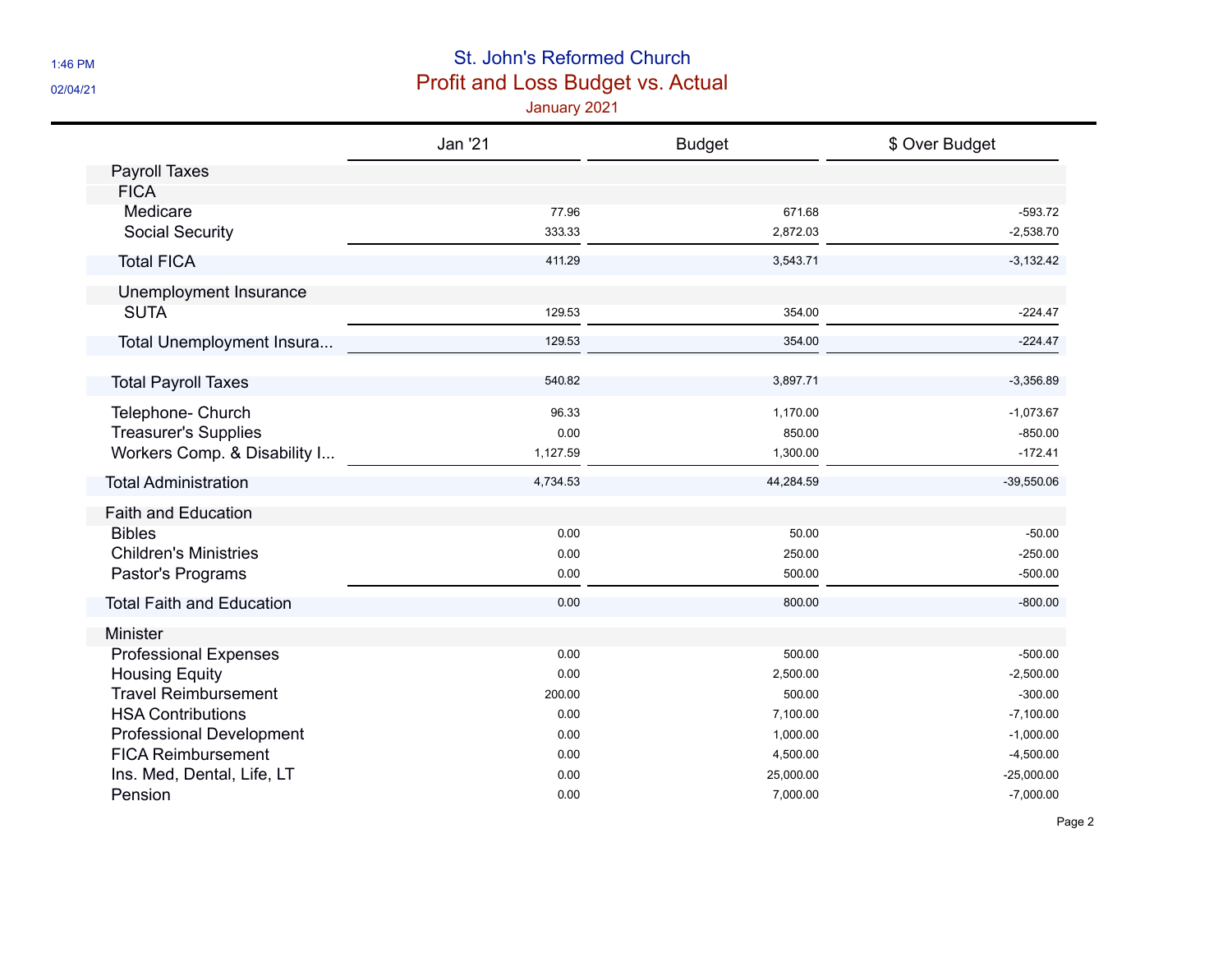## 1:46 PM St. John's Reformed Church **DET AN ALL AN ARTICLES Profit and Loss Budget vs. Actual**

|                                     | Jan '21 | <b>Budget</b> | \$ Over Budget |
|-------------------------------------|---------|---------------|----------------|
| Salary                              | 0.00    | 42,500.00     | $-42,500.00$   |
| <b>Total Minister</b>               | 200.00  | 90,600.00     | $-90,400.00$   |
| <b>Denominational Assessment</b>    | 0.00    | 8,500.00      | $-8,500.00$    |
| Fellowship                          | 0.00    | 800.00        | $-800.00$      |
| Shepherds                           | 0.00    | 150.00        | $-150.00$      |
| <b>Missions and Benevolences</b>    |         |               |                |
| <b>Food Pantry</b>                  | 0.00    | 900.00        | $-900.00$      |
| <b>Missionary Support</b>           |         |               |                |
| <b>Bode</b>                         | 0.00    | 3,150.00      | $-3,150.00$    |
| Oman                                | 0.00    | 3,150.00      | $-3,150.00$    |
| Kovachovich, David                  | 0.00    | 2,400.00      | $-2,400.00$    |
| <b>Horvat Croatia</b>               | 200.00  | 2,400.00      | $-2,200.00$    |
| <b>Total Missionary Support</b>     | 200.00  | 11,100.00     | $-10,900.00$   |
| <b>Outreach Local Concerns</b>      | 0.00    | 800.00        | $-800.00$      |
| <b>Total Missions and Benevolen</b> | 200.00  | 12,800.00     | $-12,600.00$   |
| Property                            |         |               |                |
| Parsonage Expenses                  |         |               |                |
| Internet/Telephone - Parson         | 0.00    | 1,380.00      | $-1,380.00$    |
| Parsonage Propane                   | 0.00    | 600.00        | $-600.00$      |
| Parsonage Oil                       | 270.00  | 3,400.00      | $-3,130.00$    |
| Parsonage Electric                  | 271.00  | 3,000.00      | $-2,729.00$    |
| <b>Parsonage Repairs</b>            | 0.00    | 10,000.00     | $-10,000.00$   |
| <b>Total Parsonage Expenses</b>     | 541.00  | 18,380.00     | $-17,839.00$   |
| <b>Cooking Gas</b>                  | 0.00    | 100.00        | $-100.00$      |
| Electric                            |         |               |                |
| <b>Church Electric</b>              | 152.00  | 2,000.00      | $-1,848.00$    |
| <b>Education Building Electric</b>  | 322.00  | 3,600.00      | $-3,278.00$    |
| Electric - Other                    | 0.00    | 0.00          | 0.00           |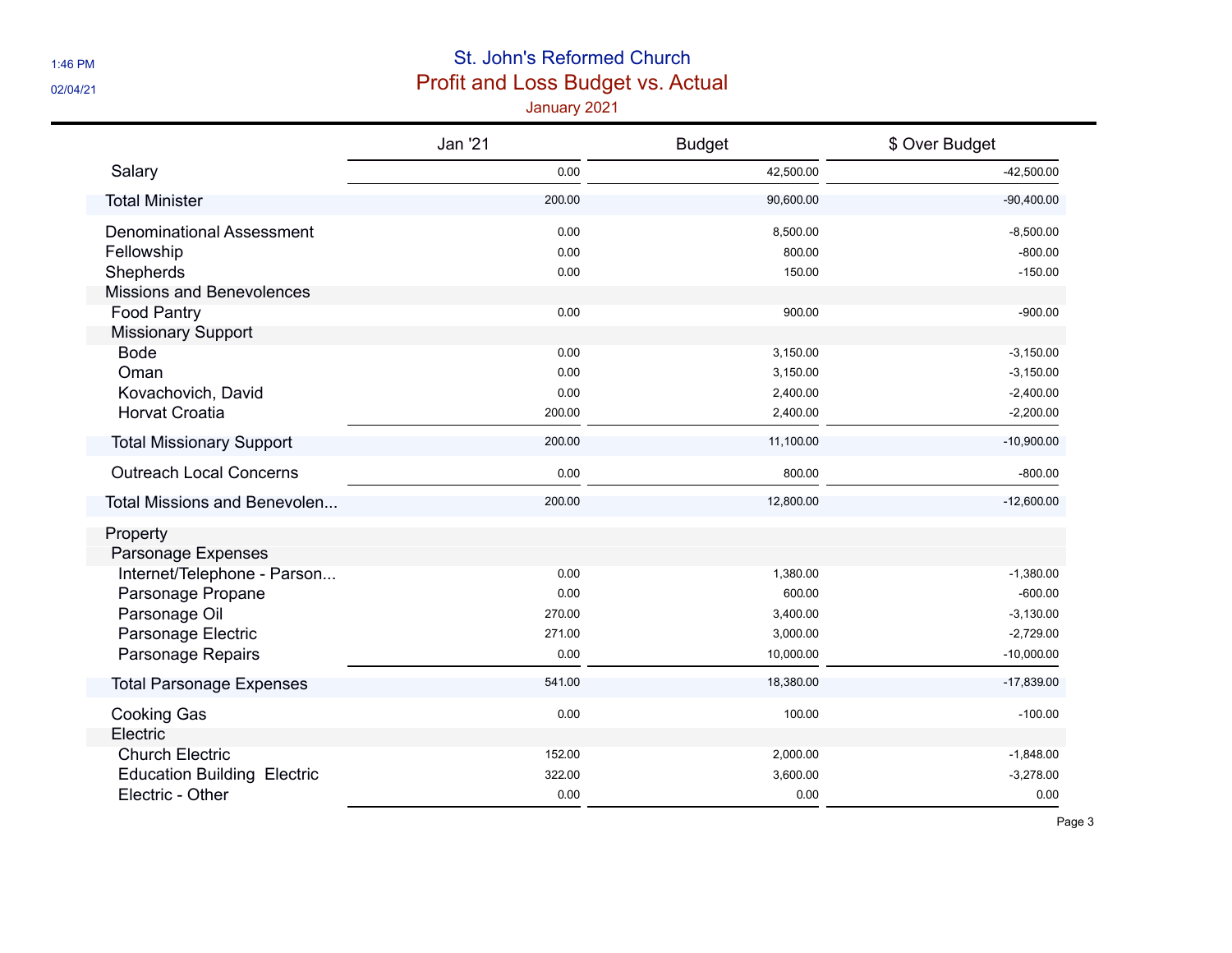## 1:46 PM St. John's Reformed Church 02/04/21 02/04/21

|                             | <b>Jan '21</b> | <b>Budget</b> | \$ Over Budget |
|-----------------------------|----------------|---------------|----------------|
| <b>Total Electric</b>       | 474.00         | 5,600.00      | $-5,126.00$    |
| Heat                        |                |               |                |
| Church Heat                 | 0.00           | 7,200.00      | $-7,200.00$    |
| <b>Total Heat</b>           | 0.00           | 7,200.00      | $-7,200.00$    |
| Maintenance, Repairs & Sup  |                |               |                |
| Church                      | 71.55          | 2,000.00      | $-1,928.45$    |
| Total Maintenance, Repairs  | 71.55          | 2,000.00      | $-1,928.45$    |
| Property Insurance          | 4,717.00       | 9,000.00      | $-4,283.00$    |
| Sexton's Salary             | 367.50         | 7,800.00      | $-7,432.50$    |
| Snow Removal                | 0.00           | 4,500.00      | $-4,500.00$    |
| <b>Trash Collection</b>     | 101.50         | 1,250.00      | $-1,148.50$    |
| <b>Total Property</b>       | 6,272.55       | 55,830.00     | $-49,557.45$   |
| Worship                     |                |               |                |
| Music Tech/AV               | 150.00         | 1,000.00      | $-850.00$      |
| <b>Interim Minister</b>     | 1,800.00       | 10,000.00     | $-8,200.00$    |
| Dir of Worship & Music Arts | 697.68         | 8,372.16      | $-7,674.48$    |
| <b>Music Supplies</b>       | 0.00           | 100.00        | $-100.00$      |
| Organist                    | 361.32         | 4,697.16      | $-4,335.84$    |
| <b>Supply Minister</b>      | 0.00           | 1,500.00      | $-1,500.00$    |
| Supply Musician             | 0.00           | 1,000.00      | $-1,000.00$    |
| <b>Worship Supplies</b>     | 0.00           | 1,500.00      | $-1,500.00$    |
| <b>Total Worship</b>        | 3,009.00       | 28,169.32     | $-25,160.32$   |
| <b>Total Expense</b>        | 14,506.08      | 241,933.91    | $-227,427.83$  |
| Net Ordinary Income         | 1,516.64       | $-241,933.91$ | 243,450.55     |